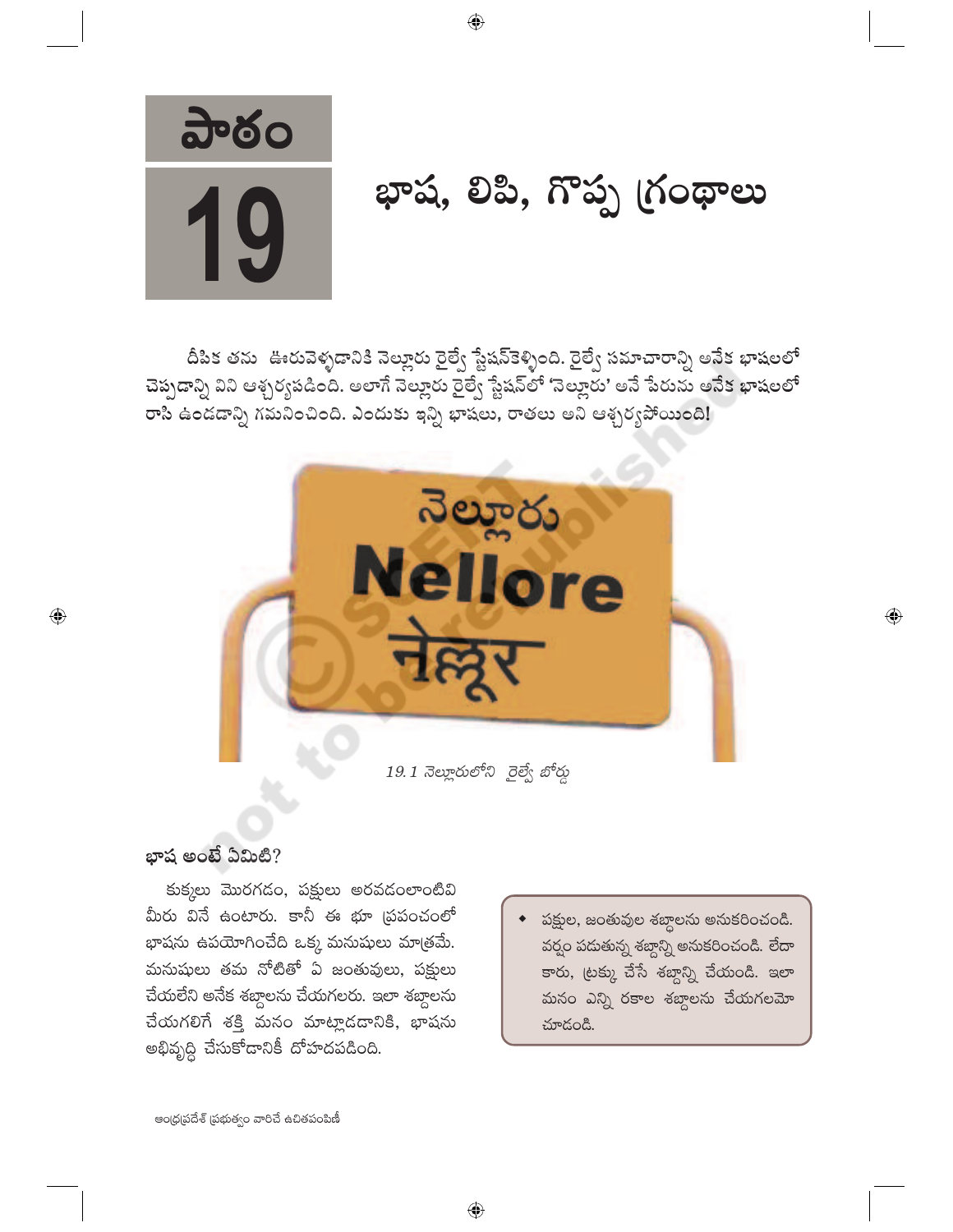భాష అనేది మానవ జీవితంతో ఎంతగా ముడిపడి పోయిందంటే అసలు దాన్ని గురించి మరిచిపోలేమని చెప్పవచ్చు. మనం భాష ద్వారానే ఆలోచించి అర్<mark>గ</mark>ం చేసుకోగలుతున్నాం. ఒకరితో ఒకరం భాష ద్వారానే మాట్లాడుకోగలుగుతున్నాం. ఇతరుల నుంచి నేర్చుకునేది భాష ద్వారానే. ఆటలకీ భాషను ఉపయోగిస్తాం. ఇలా అనేక పనులు భాషద్వారానే జరుగుతున్నాయి.

- 1) 'మన పనులన్నీ (కమపద్ధతిలో, 'ప్రణాళికాబద్దంగా చేనుకోడానికి కూడా వునం భాషనే ఉపయోగిస్తున్నాం. మనం చేస్తున్న పనులను గురించి మనం మాట్లాడుకునేది భాష ద్వారానే కదా.
- 2) ఇతరుల దృష్టిని మన వైపు తిప్పుకోడానికి లేదా ఇతరుల ద్వారా పనులు సాధించుకోదానికి భాష అవసరం.
	- ఉదా: ఆ పక్షి వైపు చూడు.

 $\bigoplus$ 

- అమ్మా! నాకు ఆ బొమ్మ కొనిపెట్టవా? ఆగు! కదలవద్దు.
- ఇలా అనేక మాటలను మాట్లాదుతుంటాం.
- 3) కొత్త విషయాలను సృష్టించడానికి / కనిపెట్టడానికి లేదా సరదాగా నవ్వించడానికి భాష అవసరం $-$ హాస్యభరిత వాక్యాలు, పదాలు, పద్యాలు నవ్వడానికి, పదిమందిని నవ్వించడానికి భాషను వాదతాం.
- 4) మనం భాష ద్వారా బాహ్య (పపంచాన్ని అర్థం చేసుకోడమే కాకుండా అనేక విషయాలను ఊహించుకోగలుగుతున్నాం. అసలు భాష లేకుందా ఉంటే ఎలా ఉండేదో ఊహించగలమా? మనం ఏదైనా విషయాన్ని గురించి పరిశోధన చేసి కారణాలను తెలుసుకుంటున్నాం. భాష లేకపోతే మనం ఇవన్నీ చేయలేం.
- $5$ ) మన భావాలను, అనుభవాలను ఇతరులతో సంచుకోదానికి మనం భాషను ఉపయోగిస్తాం. ఆదిమానవుల కాలంలో చెట్టునిండా పండిన పండ్లను చూసి దూరంగా ఉన్న తన వాళ్ళతో

 $164$  సాంఘికశా(స్తం

భాష ఉపయోగించకుండా ఎలా చెప్పి ఉంటుందో ఊహించండి. ఒక వేళ మీకే దెబ్బ తగిలినొప్పి పుడితే భాష లేకుండా తల్లిదం(డులకు ఎలా చెపుతారు?

ఈ విధంగా మనకు భాష ఎన్నిరకాలుగా తోద్భదుతోందో ఆలోచించండి. అలాగే భాష మనకి ఎలా దోహదపడుతుందో పరిశీలించండి. జీవరాశు లన్నిటిలో మనుషులకు మా(తమే భాష మాట్లాడే శక్తి ఉంది. అడవుల్లో ఆహారం సంపాదించే నాటినుండి మానవుడు భాషను ఉపయోగిస్తూనే ఉన్నాడు. తరతరాలుగా పెద్దలు తమ పిల్లలకు సమాచారాన్ని అందించడానికి భాష తోడృడుతూనే ఉంది. మునుపటితరం వాళ్ళ అనుభవాలను ఈ తరంవారు తమ అనుభవాలతో జోడించుకుంటూ పోతున్నారు. ఈవిధంగా భాష గతించిన కాలాల వాళ్ళని ఈ కాలం వాళ్ళతో, అలాగే సుదూర (పాంతాలలోని వాళ్ళని దగ్గరగా చేయడానికి దోహద పడుతోంది. ఎంతో వింతగా ఉందికదూ!

 $\bigoplus$ 

#### <u>అనేక భాషలు ఎందుకున్నాయి?</u>

సహజీవనం చేసే (పజలమధ్య భాష అభివృద్ధి చెందింది. వారు దాహాన్ని తీర్చే సహజ పానీయాన్ని 'వాటర్' అని పిలిచారు. ఇలాగే దూర్మపాంతాలలో నివసించే మరికొంత మంది దీనిని 'నీళ్ళు' అని చెప్పుకొని ఉంటారు. ఇంకొంతమంది దీన్ని 'తణ్ణి' అని పిలిచారు. ఇక్కడ పదార్థం ఒక్కటే కానీ పిలిచే విధానాలు, శబ్దాలలో తేదాలు ఉన్నాయి. అంతే. ఇదే విధంగా (పపంచంలోని (పజలంతా గుంపులుగా విడిపోయి దూర (పాంతాలకు వలసపోయి వివిధ భాషలను ఏర్పాటు చేసుకుని ఉంటారు. ఉదా: తెలుగు, ఆంగ్లం, సంస్థ్రతం, పార్సీ, చైనీస్, స్వాహిలి (ఆక్రికన్), హిందీ, వగైరా.

ఒకే భాష మాట్లాడే వాళ్ళలో కొందరు దూర (పాంతాలకు పోయి నివాసాలను ఏర్పరుచుకొన్నప్పుడు, క్రమక్రమంగా వాళ్ళ భాషలో మార్పులు వస్తాయి. ఎక్కడికీ పోకుండా ఉన్నచోటనే ఉన్నవాళ్ళ భాషలో కూడా కొన్ని మార్పులు వస్తాయి. ఈ మార్పులవల్ల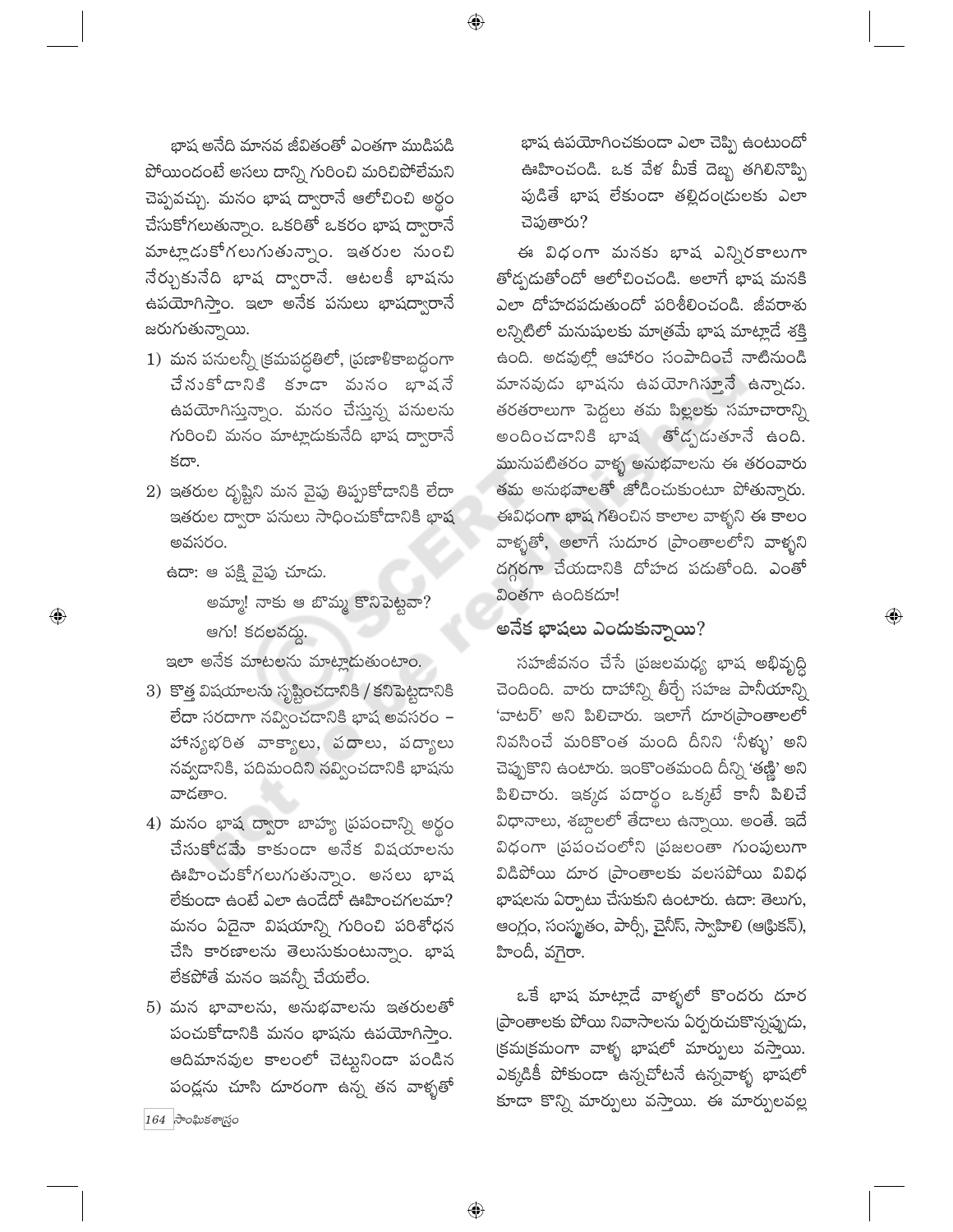ఒక (పాంతంవాళ్ళ భాష మరొక (పాంతంవాళ్ళకు తెలియకుండాపోయినప్పుడు అవి న్వతండ్ర భాషలవుతాయి. తెలుగు, తమిళం వంటివి ఒకే మూల (దావిడభాష నుంచి వచ్చాయి.

 $\bigoplus$ 

ఇలా మూల[దావిడ భాషనుండి ఏర్పడినవే తెలుగు, తమిక, కన్నడ, మకయాక, గోండు భాషలు. ఇవన్నీ (దావిడ భాషా కుటుంబంలోనివి. భారతదేశంలోని మరొక భాషా కుటుంబాన్ని 'ఇండో ఆర్యన్ భాష కుటుంబం' అని అంటారు. సంస్థ్రతం, హిందీ, మరాఠీ, బెంగాలీ వెుుదలయినవి ఈ భాషా కుటుంబంలోనివి. మరికొన్ని భాషా కుటుంబాల గురించి మీ పై తరగతుల్లో తెలుసుకుంటారు. (పజలు ఒక (పాంతం నుండి మరొక (పాంతానికి వెళ్ళి స్థిరపదుతూందదంతో వాళ్ళ వాళ్ళ భాషలు కూడా సమ్మిళితమైపోయి అనేక పదాలు ఒక భాష నుంచి మరొక భాషలోకి చేరుతుంటాయి. ఈ రోజు తెలుగు భాషలో కూడా అనేక ఇతర భాషల పదాలు వచ్చి చేరిపోయాయి.

ఉదా : సంస్థృతం, మరాఠీ, అరబ్బీ (అరబిక్), పార్సీ (పర్షియన్) పదాలు తెలగులోకి చేరిపోయాయి.

లిపి, రచనలు

 $\bigoplus$ 

మనం భాషను లిపిద్వారా చదువుతాం, రాస్తాం. మనం అనేక రకాల లిపులు వాదుతున్నాం. రోమన్ లిపి, దేవనాగరి లిపి, అరబిక్, తెలుగు, తమిళ లిపి మొదలైనవి. వాస్తవానికి మనం ఏ భాషనైనా ఏ లిపిలోనైనా రాయవచ్చు.



ఆంధ్రప్రదేశ్ ప్రభుత్వం వారిచే ఉచితపంపిణీ

ఉదా : హైదరాబాద్ అనే పదాన్ని రోమన్, దేవనాగరి, తెలుగు, తమిళం, అరబిక్లాంటి ఏ భాషలో అయినా రాయవచ్చు.

నిజానికి మనం కూడా వివిధ కొత్త లిపులను తయారు చేయవచ్చు. మీకు కూడా ఇలా మీ సొంత రహస్య లిపిని తయారు చేయాలని ఉందా? చేసి చూదండి. తమాషాగా ఉంటుంది. చూడడానికి సులభంగా, తమాషాగా అనిపించినా నేడు మనం ఉపయోగిస్తున్న లిపులను కనుక్కోడానికి వేల సంవత్సరాలు పట్టింది.

వెుుదట్లో అక్షరాల బదులు బొమ్మలను ఉపయోగించి రాసేవారు. ఒక మేక పరుగెత్తుతోంది అని చెప్పడానికి మేక బొమ్మ వేసి పక్కన పరుగెత్తుతున్న కాళ్ళ బొమ్మని వేసేవారు. ఇలా నిదానంగా నేటి భాషలు అభివృద్ధి చెందాయి. నాలుగు వేల సంవత్సరాల క్రితం సింధూలోయ (పజలు ఇలా బొమ్మల లిపినే వాదారు. కానీ మనకి ఇంతవరకూ వాటిని చదవడం తెలియలేదు.

ఇప్పందు భారతదేశంలో వాదుతున్న అనేక లిపులకు మూలం అశోకుడు ఉపయోగించిన (బాహ్మీ లిపి అని  $\bigoplus$ 

| मेरा नाम रघु है।       | Hindi   |
|------------------------|---------|
| నా పేరు రఘు            | Telugu  |
| ראַגהו זיא נאַמען ןיימ | Yiddish |
| ميرانام رگھو           | Urdu    |
| jina langu ni raghu    | Swahili |
| Mi Nombre es Raghu     | Spanish |
| 19.3 వివిధ భాషల లిఫులు |         |

భాష, లిపి, గొప్ప గ్రంథాలు 165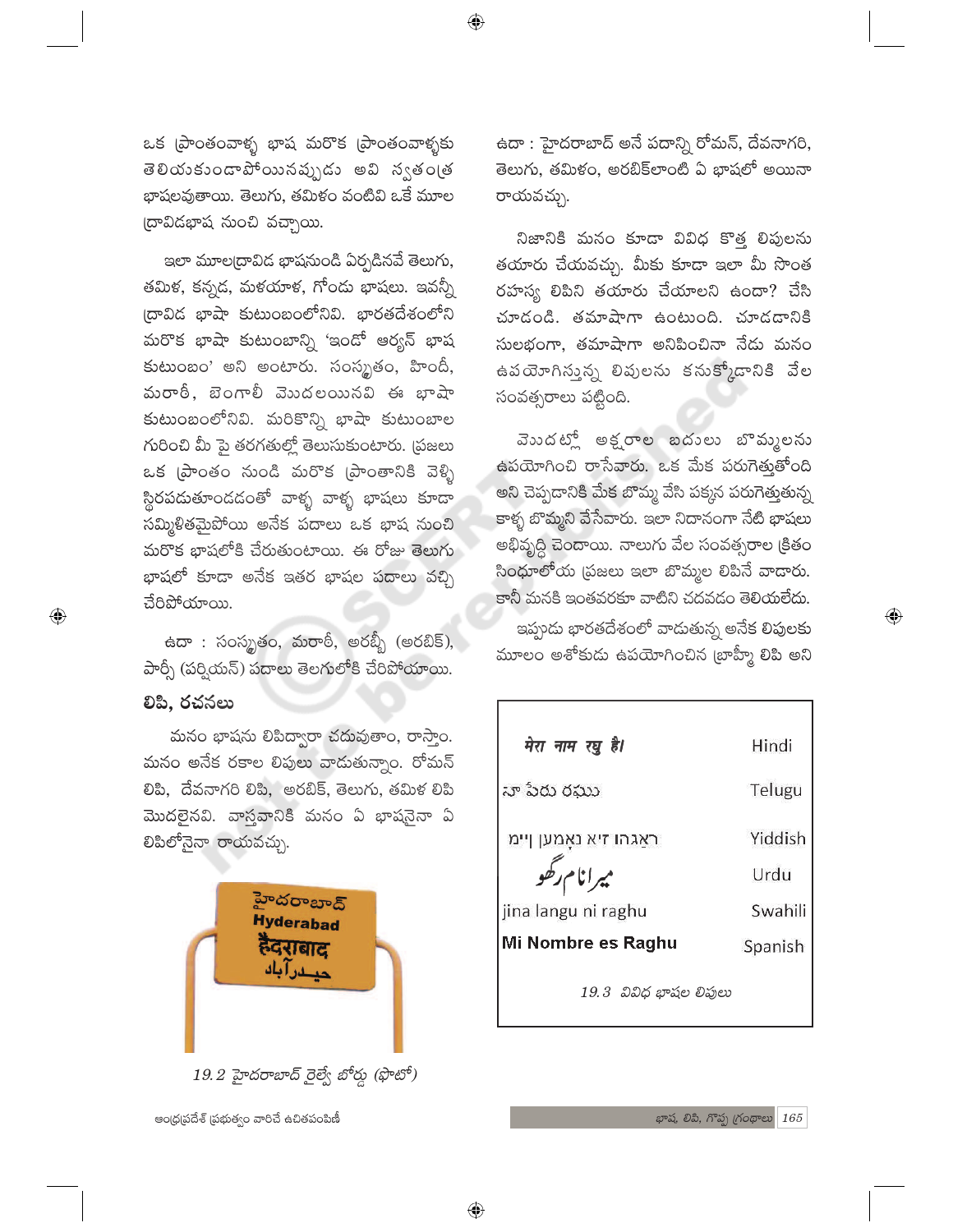A & TH TH H TH H O 品以 CC D' "h U Prot 4" " OBB SP U ES ELECTURATUU X X Y V V V V V V V X  $V$ "ბ "�  $\bullet$  $\wedge$  2 不成 P  $\gamma$ 0.4.700 4  $\cdot$  ) R 2 R X A W D B  $19.4$  సింధు (పజల బొమ్మల లిపి

చెప్పవచ్చు (దేవనాగరి, తెలుగు, తమిళం వంటి భారతీయ భాషలన్నిటికీ మూలలిపి). పురాతన శిలాశాసనాలలో ఒకటి ఆంధ్రప్రదేశ్లోని కృష్ణా జిల్లాలోని భట్టి[పోలు స్థూపంలో ఉంది. ఇది సుమారు క్రీ. పూ. 200 సంవత్సరాల నాటికి చెందినది.



 $19.5$  భట్టి(పోలు శిలాశాసనం

- అట్టమీద లేదా కార్డ్ఐోర్డ్ మీద మీ పేరును మీకు తెలిసిన లిపులలో రాసి తరగతి గదిలో (పదర్శించండి.
- ◆ తెలుగులో మూడు పదాలను ఎంచుకొని వాటిని కనీసం మూడు ఇతర భాషలలోకి తర్జుమా చేయండి. దీనికోనం తెలుగు లిపిని ఉపయోగించి ఇతర భాషలలో రాయవచ్చు. ఉదా: తెలుగు – అమ్మ, తమిళం – తాయ్, ఆంగ్లం – మదర్, సంస్మృతం – మాతృ, పర్వియా – మదర్, మరాఠీ – ఆయి, హిందీ – మా.
- $\mathfrak{S}_3$ కింది వారు లిపిని ఏవిధంగా ఉపయోగించి ఉంటారో ఆలోచించండి. వీరిలో ఎవరికి ఎక్కువగా లిపి అవసరమై ఉంటుందో ఊహించండి. రాజులు, చ(కవర్తులు, వ్యాపారస్థులు

(బాహ్మణ పురోహితులు బౌద్ధ గురువులు కవులు, చేతివృత్తుల వారు, (స్త్రీ, పురుష కూలీలు, సైనికులు

 $\bigoplus$ 

#### దేనిమీద రాసేవారు?

మొదట్లో గుడ్డమీద, ఆకులమీద, చెట్లబెరదుమీద రాసేవారు. అయితే ఇవి కాల(క్రమేణా పాడైపోయేవి. కొంతమంది కుండలమీద గీస్తూ రాసేవారు. కొన్ని కుండలు నేటికి లభ్యమవుతున్నాయి. అయితే అశోకుని కాలంలో రచించిన శిలశాసనాలు మాత్రం నేటికీ చెక్కు చెదరకుండా ఉన్నాయి. దక్షిణ భారతదేశంలో అనేక (పాంతాలలో తాటి ఆకులను ఒకే కొలతలతో కత్తిరించి దానిమీద ఘంటంతో రాసేవారు. నల్లరంగు సిరా పూసేవారు. ఉత్తర భారత దేశంలో హిమాలయాలలో పెరిగే భూర్తపఁతాలనే చెట్ల బెరడు పొరలను కాగితంలాగ ఉపయోగించి రాసేవారు. అప్పట్లో కాగితం వాదుకలో లేదు.

 $166$  సాంఘికశాగ్రుం

 $\bigoplus$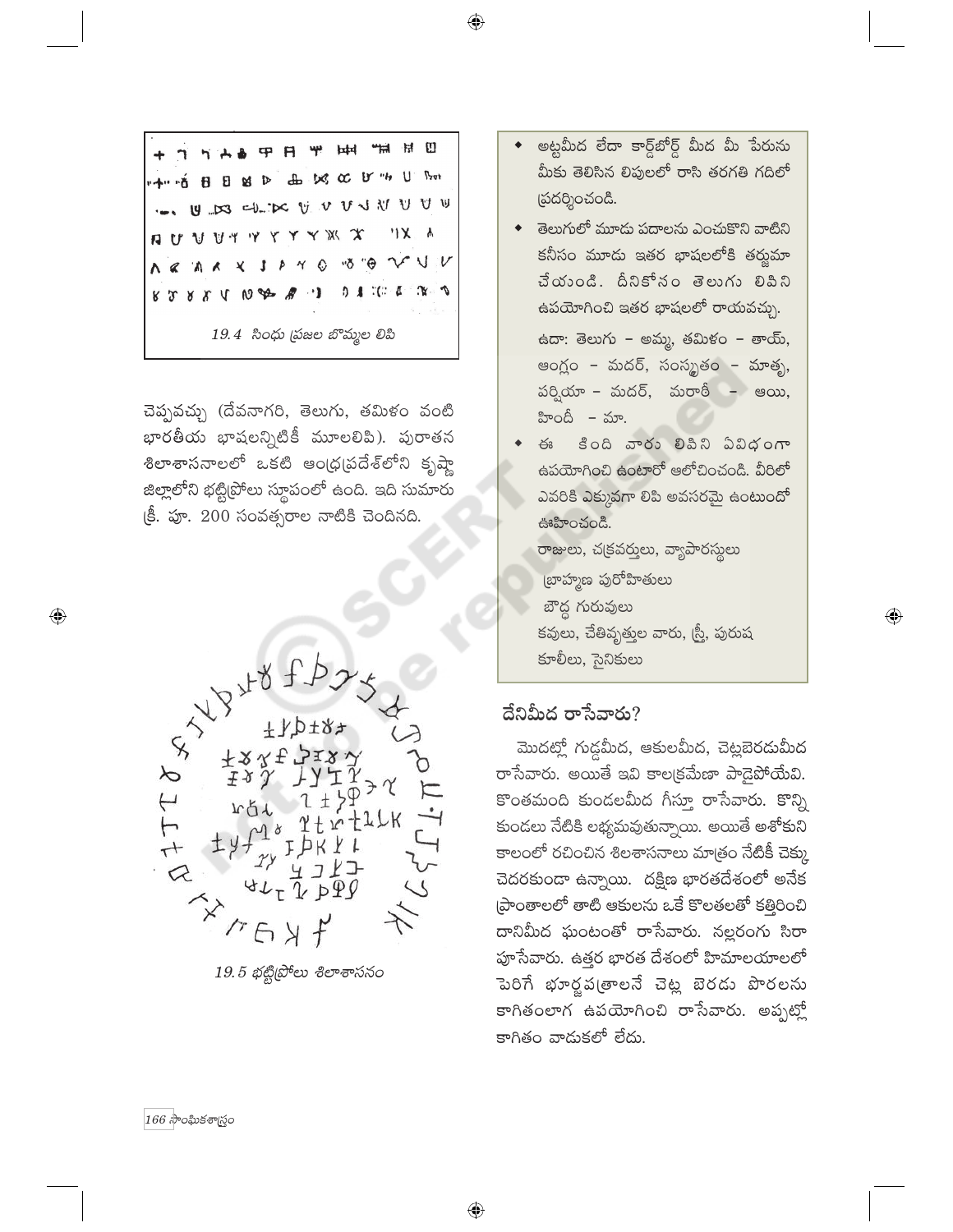## పద్యాలు, పాటలు, కథలు

మీరు అనేక పద్యాలు, పాటలు, సామెతలు, కథలు మీ తల్లిదం(దుల ద్వారా, తాత, అవ్వల ద్వారా వినే ఉంటారు. ఇవన్నీ వాస్తవంగా చేతితో రాసి పెట్టినవి కావు. నోటి మాటలతో నిలిచి ఉన్నవి. ఒక తరం నుంచి మరొక తరానికి చేరుతూ ఉండగా నిలిచి ఉన్నవి. ఇలాంటి వాటిని మౌఖిక సాహిత్యం అంటారని మీ తల్లిదం(దులు చెప్పి ఉంటారు. అంటే ఒకరి నుండి మరొకరికి ముఖతః అందినవి. మొట్టమొదటి సాహిత్యం ఇవి. మన పూర్వీకులు కూడా ఇలా పాటలు, పద్యాలు, కథలు అల్లి తమ పిల్లలకు చెప్పేవారు. అలాగే (పపంచ జ్ఞానాన్ని చిన్న చిన్న సామెతలు, మాటల ద్వారా పిల్లలకు నేర్చేవారు.

- కనీసం మూడు కథలు, మూడు పాటలు, పది నీతివాక్యాలు/సామెతలను మీ పెద్దల నుంచి సేకరించి ఛార్టపీుద రాసి తరగతిలో స్రదర్శించండి.
- సొంతంగా చిన్న చిన్న కథలను రాసి చిన్న చేతి పుస్తకాన్ని తయారు చేయండి.

#### వేదాలు

 $\bigoplus$ 

వేదాలు కూడా మొదట్లో మౌఖిక రూపంలోనే బోధించారు. 3000 సంవత్సరాల కాలంపాటు వాటిని మరిచిపోకుందా అలా కాపాదారు. తరవాత వీటిని లిఖితం చేశారు. ఈ విశ్వం ఎలా ప్రారంభమైందో ఋగ్వేదంలో ఆసక్తికరమైన మంత్రం ఉంది. దానిని చదవండి.

> "ఎవరు ఖచ్చితంగా చెప్పగలరు ఈ విశ్వం ఎలా ఆవిర్భవించిందో? దేని నుంచి సృష్టి అయిందో? దేవుక్ళు విశ్వం ఆవిర్భవించిన తరవాతే (పత్యక్ష మైనారు. దేనిలోంచి ఈవిశ్వం ఆవిర్భవించిందో ఎవరికి తెలుసు? ఈ సృష్టి ఎక్కడి నుంచి వచ్చింది? అసలు భగవంతుడు సృష్టించిందేనా? కాదా? ఈ జగత్తుకు నిర్వాహకుడు సమున్నత స్వర్ధంలో ఉంటాడు. ఆయన ఒక్కడికే తెలిసి ఉందాలి లేదా ఆయనకీ తెలిసి ఉందకపోవచ్చు."

– నసదీయ సూక్తం, ఋగ్వేదం

- ఈ జగత్తు ఎలా మొదలైందోనని మీరు ఆశ్చర్యపోయి ఉంటారు కదూ! పై మంత్రం ద్వారా సృష్టికి ముందు జగత్తు ఎలా ఉండేదని ఊహించారు?
- ఈ సృష్టి (పారంభానికి, సృష్టి ఎలా  $\omega$ రంభమైందో అనే సమస్యమీద మీ ఆలోచనలు ఏమిటో రాయండి.

## గొప్ప ఇతిహాసాలు – రామాయణం, మహాభారతం

గొప్పవ్యక్తులు చేసిన పనులను ఇతిహాసాలు తెలుషుతాయి. అవి మంచి – చెడులకు, ధర్మం–అధర్మానికి మధ్య కలిగే సంఘర్హణలను వివరిస్తాయి. (పతీ దేశానికీ తనదైన ఇతిహాసం ఉంటుంది. భారతదేశానికి రెండు ముఖ్యమైన ఇతిహాసాలు ఉన్నాయి. అవి రామాయణం, మహాభారతం. సీతారాముల చరిత్రను, రామ రావణ యుద్దాన్ని వర్ణించి చెప్పేది రామాయణం. రామాయణ కావ్యం ఆదర్శపురుషుడు, ఆదర్శ పుత్రుడు, ఆదర్శ భార్య, ఆదర్శ సోదరుడు, ఆదర్శ పరిపాలకుడు గురించి వివరిస్తుంది. వాల్మీకి మహర్షి సంస్మృతంలో రచించిన రామాయుణాన్ని 'ఆదికావ్యం'గా పరిగణిస్తారు. మొదట్లో ఈ కథలను కథకులు పాడుతూ (పచారం చేసేవారు. (కమంగా ఈ కథలన్నిటిని గ్రంథస్థం చేశారు.

 $\bigoplus$ 

మహాభారతం విభిన్న మనస్తత్వాలు కలిగిన దాయాదులు మధ్య ఏర్పడిన సంఘర్షణను వివరిస్తుంది. కౌరవ, పాండవుల మధ్య ఏర్పడిన ఘర్షణ మహాభారత సంగ్రామంతో ముగిసింది. ఆ సంగ్రామంలో శ్రీ కృష్ణని సహాయంతో పాండవులు కౌరవులపై విజయాన్ని సాధించారు. ఈ మహాభారతం వివిధ రకాల వ్యక్తుల గురించి, నైతిక సందిగ్గతల గురించి, వాటి పరిష్కారం గురించి తెలుపుతుంది. (పపంచంలోకెల్లా ఎక్కువ పద్యాలు కలిగిన, వందలకొద్ది చిన్న చిన్న కథలు కలిగిన కావ్యంగా మహాభారతాన్ని చెప్పవచ్చు. భారతాన్ని

ఆంధ్రప్రదేశ్ ప్రభుత్వం వారిచే ఉచితపంపిణీ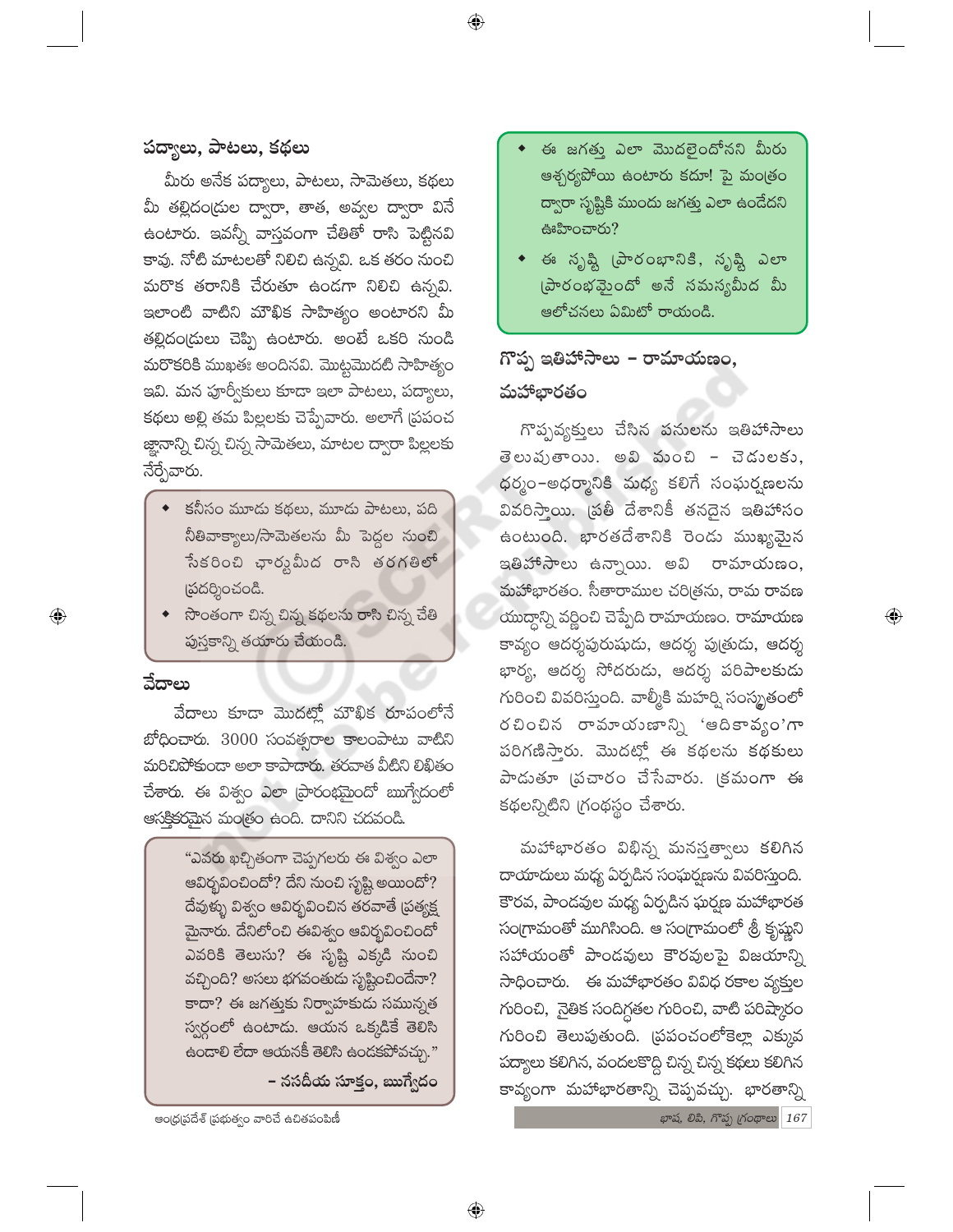కూడా మొదట్లో వీధిభాగవతులు చెప్పేవారు. మహాభారతాన్ని వ్యాస మహర్షి సంస్మృతంలో రచించాడు. మొదట్లో దాన్ని గానం చేసేవారు. తరువాతే గ్రంథస్థం అయింది. ఈ ఇతిహాసాలు ఎప్పుడో రూపొందించినప్పటికీ (గంథస్థ రూపం దాల్చింది మాత్రం సుమారు 1600 సంవత్సరాల క్రితమని చరిత్రకారులు భావిస్తున్నారు.

#### జాతక కథలు

 $\bigoplus$ 

మీరు ఇంతకు ముందు పాఠాలలో గౌతమబుద్దని గురించి చదివియున్నారు కదా! గౌతమబుద్గుడు ధర్మాన్ని <mark>త్రవచించడానికిగాను చాలా జన్మలు ఎత్తినట్</mark>లుగా విశ్వసిస్తారు. ఈ జన్మల గూర్చి అనేక కథలు కూర్చారు. అవే జాతక కథలు. ఇవి చదువరులకు ఆనందాన్ని వీటిని మీరు కలిగిస్తాయి. చదువుటకు ఇష్టపడతారు. 1600-1800 సంవత్సరాల (కితం వీటిని సంకలనం చేసారని భావిస్తున్నారు. ఈ క్రింది కథను చదవండి.

#### కిసాగోతమి కథ (కిసా గౌతమి కథ)

బుద్దుణ్ణి గురించిన (పసిద్ధమైన కథను ఇక్కడ చెప్పుకుందాం. అనగనగా కిసాగోతమి అనే ఒక మహిళ ఉండేది. ఆమె కుమారుడు చనిపోయాడు. .<br>ఆమె చాలా విచారానికి లోనై తన పిల్లవాణ్ణి ఎత్తుకొని వీధులలో తిరుగుతూ తన పిల్లవాణ్ణి బతికించమని వేడుకొంటుంది. దయగల ఒక ఆసామి ఆమెను బుద్ధని వద్దకు తీసుకొనిపోయాడ<mark>ు</mark>.

"ఒక దోసెడు ఆవాల గింజలను తీసుకొని నా వద్దకు రా, నీ కుమారుణ్ణి (బతికిస్తాను," అని బుద్దుడు ఆమెకు చెప్పాడు.

కిసాగోతమి ఆనందపరవశురాలై ఒక్కసారిగా బయలుదేరబోయింది. "నువ్వు తీసుకురాబోయే ఆవగింజలు ఎవరూ మరణించని ఇంటినుంచే తేవాలి," అని ఆమెను ఆపి బుద్దుడు చెప్పాడు.

(పతీ గుమ్మానికీ వెళ్ళినపుడు అక్కడివారు వాళ్ళ ఇంటిలో తండ్రి, తల్లి, సోదరి, సోదరుడు, భర్త, భార్య, పిల్లలు, మామలు, అత్తలు, తాతలు, అవ్వలు ...<br>మొదలైన వాళ్ళలో ఎవరో ఒకరు చనిపోయారని కిసాగోతమికి తెలిపారు.

విషాదంలో ఉన్న తల్లికి బుద్ధుడు ఎటువంటి బోధన చేయదానికి (పయత్నించాడు?

### తమిళ సంగమవాఙ్మయం

పూర్వకాలంలో దక్షిణ భారతదేశంలోని ఎక్కువ ప్రాంతాల్లో తమిళ భాషను మాట్లాడేవారు. సంగమ వాఙ్మయమంటే అనేక మంది కవులు, కవయిత్రులు, పండితులు, రాసిన పద్యాలు అని అర్థం. తమ జాతి సంరక్షణకోసం చేసిన యుద్దాలు, యుద్ధనాయకుల గాథలు, అందమైన, ధైర్యసాహసాలు కలిగిన నాయకుల కథలు, (పేమగాధలు, (వకృతి అందాలు, మనుషులమీద ఋతువుల (పభావాలు తదితర విషయాలను గురించి ఈ పద్యాలు తెలుపుతాయి.

సంగమ వాఙ్మయంలో రాజును ఉద్దేశించి చెప్పిన పద్యాన్ని చూడండి!

 $\textcircled{\scriptsize\textsf{P}}$ 

"నీ రాజ్యం ఏనుగులతో నిండి ఉన్న దట్టమైన అడవిలాగా ఉంది. అవి ఆవులలాగ, నల్లని దున్నపోతులలాగ విస్తరించినట్లుంది. ఎదుగుతున్న పిల్లల్ని ఎంత (శద్దగా చూసుకుంటామో అలాగే నీ రాజ్యాన్ని కూడా అంత (శద్ధగా చూసుకోవాలి."

## వైద్య, శస్త్ర చికిత్స రంగాలలోని విశిష్ట గ్రంథాలు

అనారోగ్యాలతో (వ జలు ఎందుకు బాధపడుతున్నారనే విషయాన్ని పూర్వకాలంలో చాలామంది పరిశోధకులు అధ్యయనం చేశారు. ఆ అనారోగ్యాలను ఎలా నయంచేసుకోవాలి, యుద్ధంలో గాయపడిన వాళ్ళకి ఎలాంటి చికిత్స చేయాలి అని ఆలోచించేవారు. వాళ్ళు కొన్ని రకాల మూలికలు,

 $168\sqrt{3}$ ంఘికశాగ్ర్యం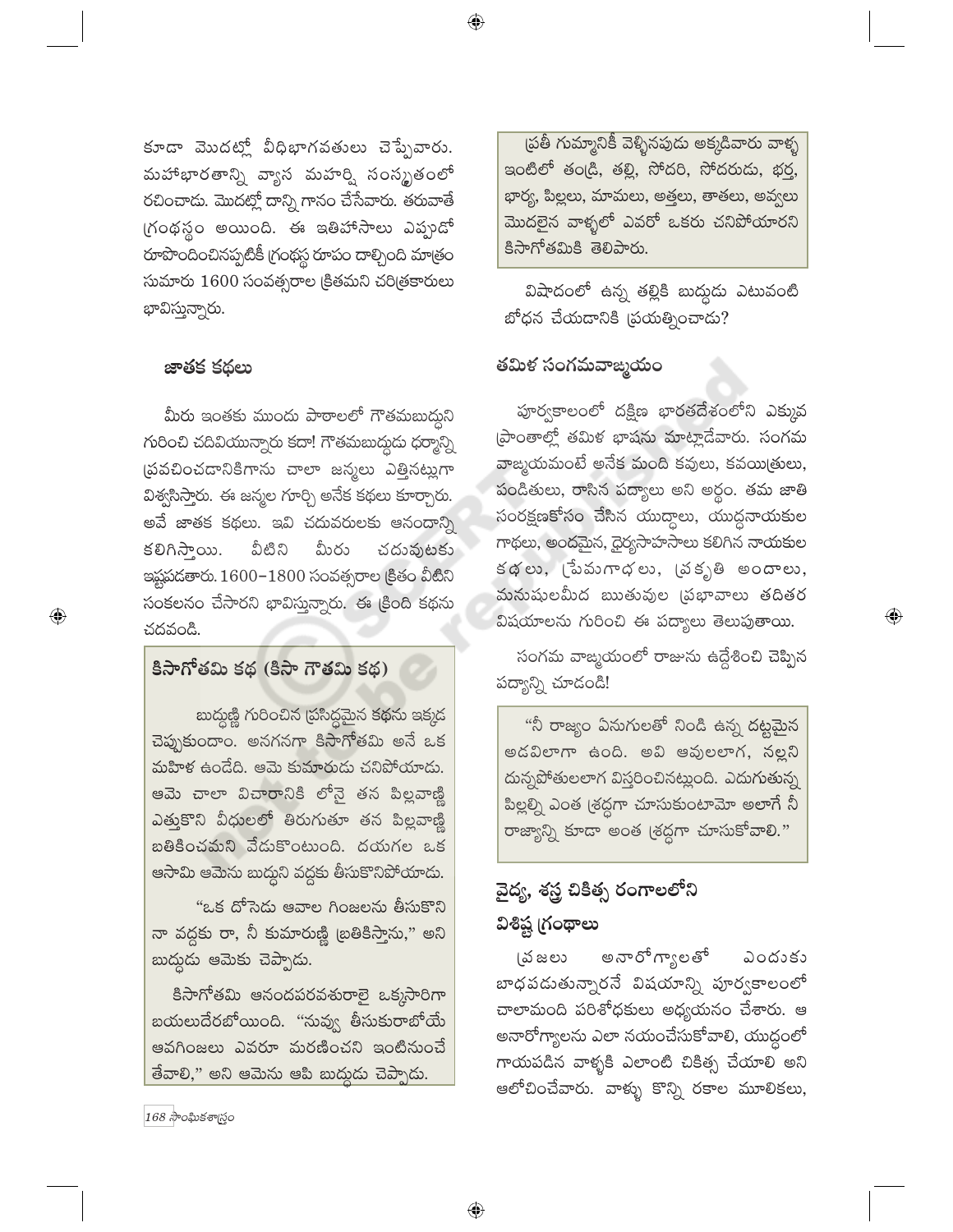ఆకులు, గింజలు వంటి వస్తువులను సేకరించి మందులను తయారుచేసి అవి ఎలా తయారు చేయాలో, ఎలా వాదాలో, ఆరోగ్యవంతమైన జీవనాన్ని గడపడం ఎలా అనే విషయాలను గ్రంథ రూపంలో మనకు అందించారు. ఇలాంటి గొప్ప గ్రంథమే 'చరక సంహిత.' ఇలాంటి మరొక (గంథమే 'శు(శూత సంహిత'. ఇది శస్త్ర చికిత్సలను గురించి తెలుపుతుంది. ఈ గ్రంథాలు ఆయుర్వేద వైద్య విధానానికి ఆది గ్రంథాలని చెప్పవచ్చు. ఇవి కేవలం అనారోగ్యాలకి .<br>మందులను సూచించడమే కాకుండా ఆరోగ్యాన్ని ఎలా కాపాదుకోవాలో, సమతుల్యమైన ఆరోగ్యవంతమైన జీవనం ఎలా గడపాలో తెలిపాయి.

- $\bullet$  మీ ఇంట్లో లేదా పరిసరాలలో ఉండే ఔషధ  $30352$ లను గుర్తించి వాటి పేరు, ఉపయోగాలను రాయండి.
- ఆరోగ్య చిట్మాలను మీ పెద్దలదగ్గర సేకరించి తరగతిలోని అందరూ సేకరించిన చిట్కాలతో చిన్న పుస్తకాన్ని తయారు చేయండి.

#### ఖగోళ, గణిత శా(స్త్రాలలోని గ్రంథాలు

 $\bigoplus$ 

మన పూర్వీకులు ఎక్కువగా సూర్య, చం(ద, నక్ష్మతాలు, (గహాల వంటి వాటిని చూసి సమ్మోహితులైనారు. ఇవి ఆకాశంలో రోజూ మార్పు చెందుతుండదాన్ని (గహించి రోజలు తరబడి వాటి గమనాలను, స్థితిగతులను పరిశీలించి నమోదు చేశారు. కొన్ని మార్పులు నిమిషాలలో జరిగితే కొన్ని మార్పులు నెమ్మదిగా వారాలు, నెలలు, సంవత్సరాల

తరబడి జరిగేవి. ఇలా గమనించిన తరువాత ఆకాశంలో రెండు, మూడు రకాల పదార్థాలున్నాయని, సూర్యుడు రోజు పగలు ఉదయించి రాత్రిళ్ళు అస్తమిస్తున్నాడని, చం(దుడు నెలకొకసారి తగ్గుతూ, పెరుగుతూ ఉంటాడని, నక్షౖతాలు స్థి<mark>రంగా</mark> ప్రకాశిస్తుంటాయని, గ్రహాలు కదులుతుంటాయని ఇలా అనేక విషయాలను నిర్దారించారు. ఈ నక్ష్మతాలు, గ్రహాలు, సూర్యుడు, చం(దుడు, వీటిలో విశ్వానికి నంబంధించిన అనేక రహస్యాలు దాగి ఉన్నాయని గ్రహించి వాటిని మరింత (శద్ధతో పరిశీలించారు. ఇలాంటి పరిశీలకులలో ఒకరైన ఆర్యభట్టు "ఆర్యభట్టీయం" అనే పుస్తకాన్ని రాశాదు. భూ(భమణం వల్ల రాత్రి పగలు ఏర్పడుతున్నాయని, సూర్యుడు భూమి చుట్టూ తిరగడం లేదని చెప్పాడు. ఆరోజుల్లో (పజలు ఈయనను వ్యతిరేకించారు. ఇతని సిద్ధాంతాలను నమ్మలేదు. ఇదే విధంగా <mark>ఆర్యభట్ట</mark>ు, ఇతరులు కూడా గణితంలో దశాంశ పద్దతిని, స్థానపు విలువలను, సంఖ్యామానాన్ని కనుక్కొన్నారు. ద్రస్తుతం గణితంలో ఈ విధానాలనే మనం వాడుతున్నాం. పూర్వం 'రోమన్'లు నూట రెండుని ఇలా రాసేవారు : CII, లేక నూట ఇరవై ఏదుని ఇలా రాసేవారు : CXXVII (C = 100, X =  $\delta \delta$ , V = 5, I = 1). వారు సున్నను ఉపయోగించేవారు కాదు. కూడికలలో ఈ పద్ధతి చాలా గందరగోళాన్ని సృష్టించేది.

దశాంశ పద్ధతి, స్థాన విలువల ద్వారా పై సంఖ్యలను సులభంగా 102, 127 గా రాయవచ్చు. ఇప్పుడు (పపంచమంతటా ఈ సంఖ్యామాన వద్దతినే ఉపయోగిస్తున్నారు.

|                                      | కీలక పదాలు                |
|--------------------------------------|---------------------------|
| కావ్యం<br>ఇతిహాస రచన<br>సంగమ వాఙ్మయం | దశాంశ పద్ధతి<br>ఆయుర్వేదం |

ఆంధ్రప్రదేశ్ (పభుత్వం వారిచే ఉచితపంపిణీ

 $\textcircled{\scriptsize\textsf{P}}$